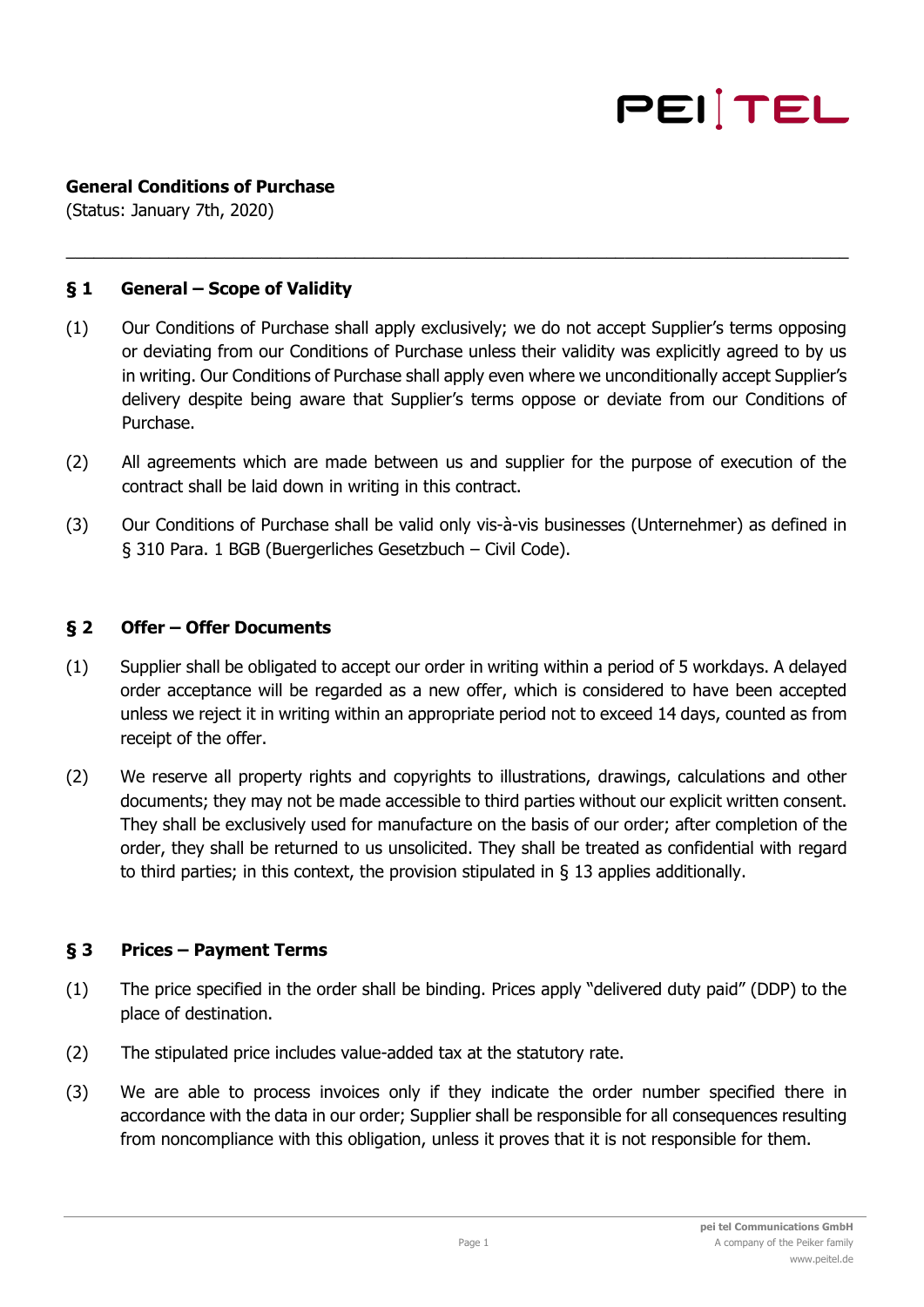

- (4) Unless otherwise agreed upon in writing, we shall pay the purchase price within 45 days, counted as from the date of delivery and receipt of invoice, with a 3% cash discount, or net within 30 days with a 4% cash discount or net within 60 days after receipt of the invoice.
- (5) We shall be entitled to set off and retention rights to the statutory extent.

## **§ 4 Delivery Periods – Deadlines**

- (1) The delivery period specified in the order shall be binding. Times, dates and deadlines agreed upon shall also be binding. The date of receipt of the delivery shall be the date used to determine whether the agreed times, dates and deadlines have been complied with.
- (2) Supplier shall be obligated to advise us immediately in writing if circumstances arise or become evident to supplier, which show that the agreed time of delivery cannot be kept.
- (3) In case of default of delivery, we shall be entitled to the statutory claims. Furthermore, we shall be entitled to demand damages in lieu of performance and rescission after a reasonable cure period has elapsed fruitlessly. If we demand damages, Supplier will have the right to prove that it is not responsible for the breach of the duty.
- (4) Partial deliveries are permitted only if they have been expressly agreed upon in writing.

### **§ 5 Force Majeure**

In the event of force majeure and other unforeseeable, unavoidable, extraordinary circumstances for which we are not at fault (including fire, flooding, seaquake, earthquake, storm, government restrictions, bans or prohibitions, expropriation or rationing by government agencies, embargo, actions by enemies of the state, civil unrest or war, war, labor disputes), the contracting parties shall be released from their performance obligations for the duration of the disruption and in the scope of the effects thereof. This also applies if such events occur at a point in time at which the contracting party affected thereby is in default. The contracting parties are obligated to provide each other with the necessary information without delay, to the extent reasonable, and to adjust their obligations in good faith to the changed circumstances. If Supplier is prevented from delivering due to the force majeure mentioned above, we are entitled, for the duration of the disruption, to reduce the delivery quantity stated in the order without incurring any obligation visà-vis Supplier and to seek coverage for our needs elsewhere. Should tools, production equipment or production supplies of Supplier be necessary in order to have manufacturing, production or inspection and/or testing of the contractual articles performed elsewhere, we are entitled to take over such tools, equipment and/or supplies in exchange for payment of an appropriate and customary fee. If an event of force majeure as mentioned above delays the delivery or performance by more than four months, both we and the supplier are entitled, to the exclusion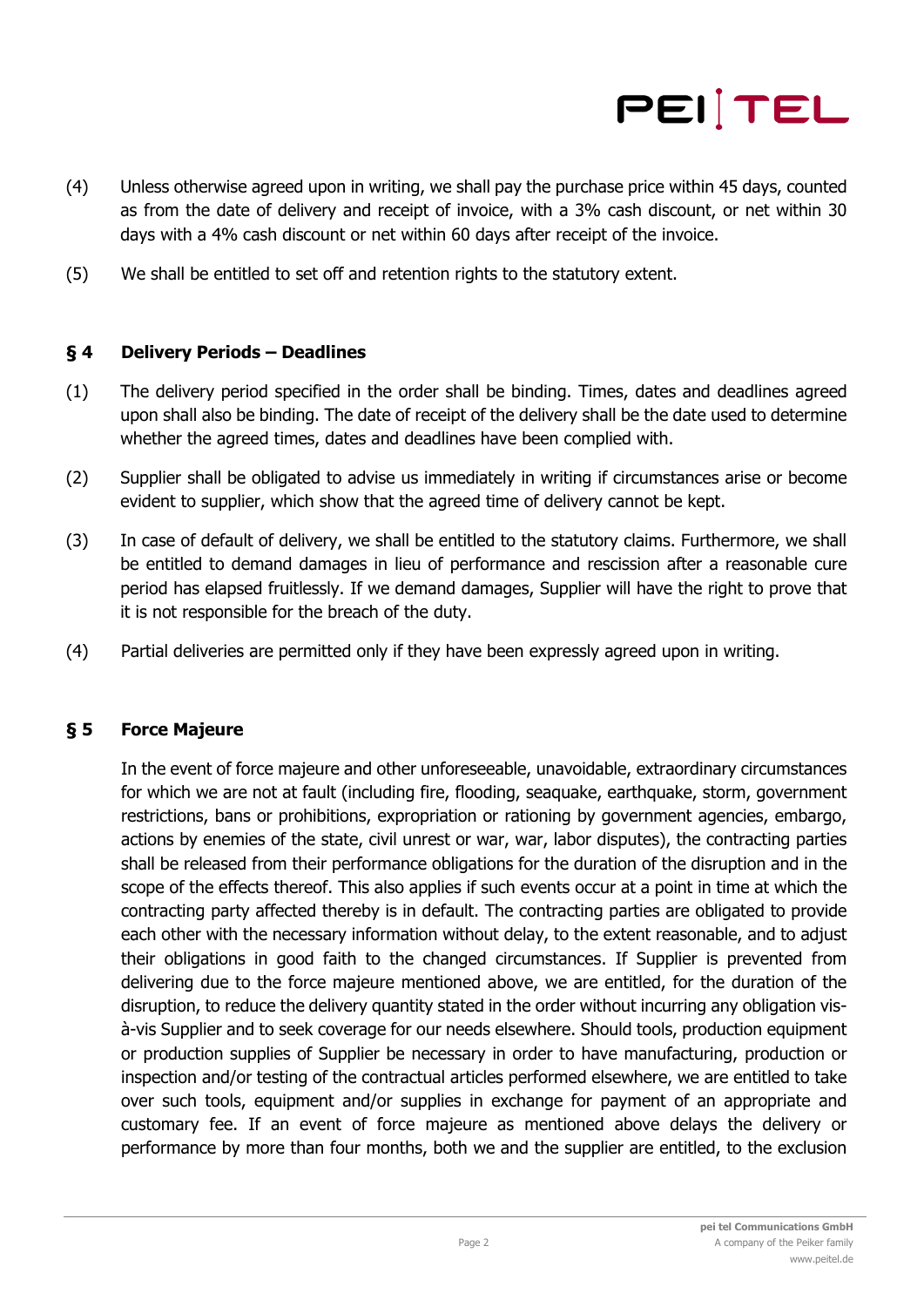

of any and all claims for damages, to rescind the contract with regard to the quantity affected by the disruption in delivery.

## **§ 6 Delivery – Passing of Risk – Place of Performance**

(1) All deliveries shall be made free, including packaging, to the specific place of destination that has been designated. Unless otherwise agreed, such place of destination is 14513 Teltow, Germany. The INCOTERMS 2020 apply as agreed with Supplier, and unless otherwise agreed, INCOTERMS 2020 DDP (place of destination) applies as a basic principle.

The costs of packaging and insurance, and in particular the costs of transportation for all export, import, and customs formalities, including all customs duties and similar charges, for official permits and authorizations, and for other documents shall be borne by Supplier. The same applies to the costs of inspection and testing certificates and the necessary quality, testing, and inspection labels.

(2) The place of performance for all deliveries and services shall be the place of destination specified by us.

Unless otherwise agreed, the location of our registered office, in 14513 Teltow, Germany, is the place of performance.

# **§ 7 Information – Documentation Obligations; Supplier's Declaration**

- (1) Supplier shall be obligated to specify our order number exactly on all shipping papers and delivery notes, as well as to provide all information relevant for purposes of customs and export control law; if it fails to do this, we shall not be responsible for delays in processing.
- (2) Supplier is obligated to notify us in its business documents of any obligations to obtain permits or authorizations during export or re-export of its goods pursuant to German, European, and/or U.S. export and customs law as well as the export and customs law of the country where its goods originate. To this end, Supplier shall provide at least the following information, with reference to the line items referring to the goods in question, in its offers, order confirmations, and invoices:
	- the export list number (Ausfuhrlistennummer) according to Annex AL to the German Foreign Trade Ordinance (Aussenwirtschaftsverordnung) or comparable list items in relevant export lists,
	- for U.S. goods, the ECCN (Export Control Classification Number) according to the U.S. Export Administration Regulations (EAR),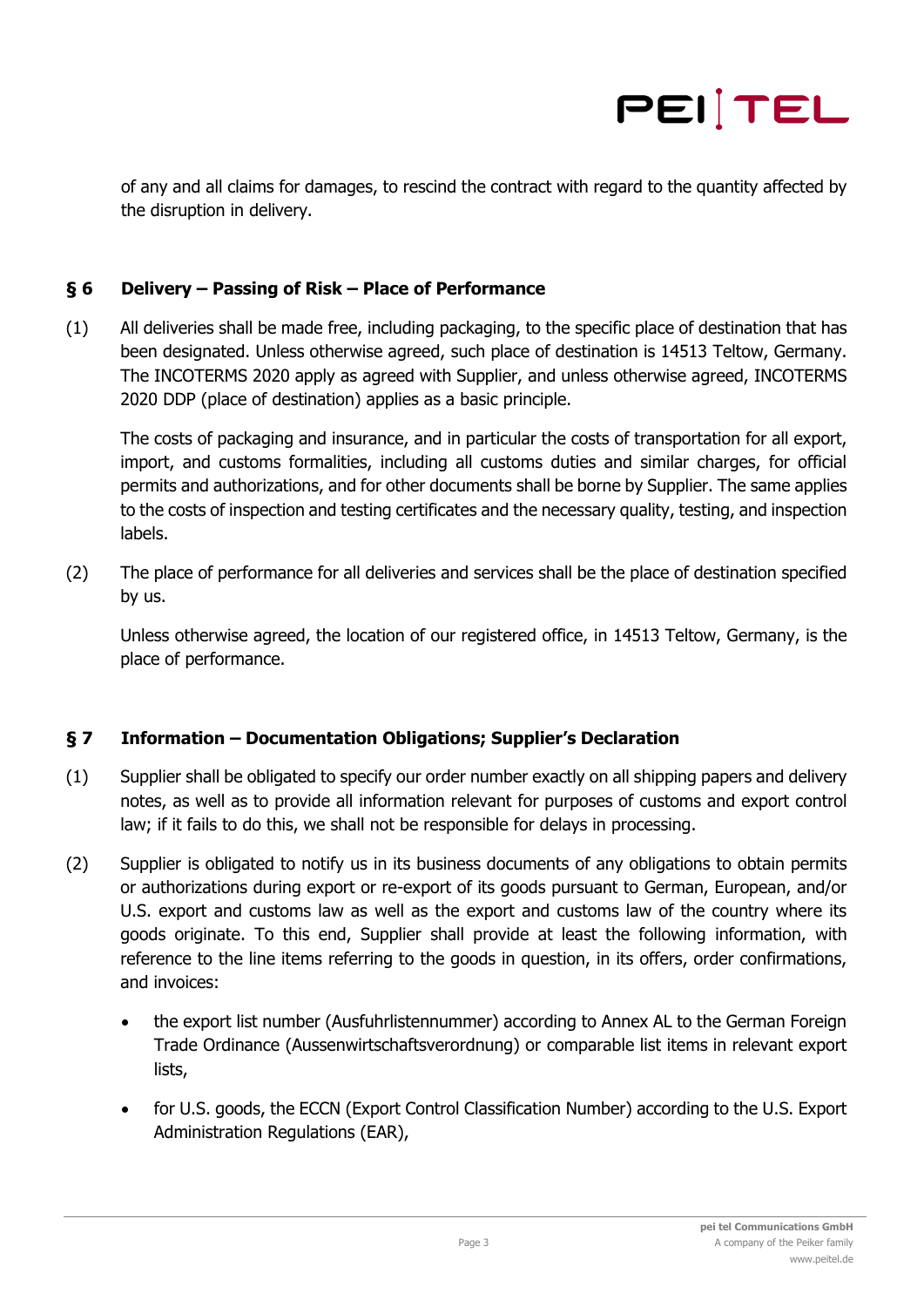

- the origin of its goods and their components, including technology and software, from a trade policy and preference standpoint,
- whether the goods have been transported through the United States, produced in the United States, or stored or produced with the aid of U.S. technology,
- the statistical goods number (HS code) for its goods, and
- a contact person within its company to clarify any questions we may have.

At our request, Supplier is obligated to provide us with all other foreign trade information on its goods and the components thereof in writing and to advise us immediately in writing (before delivery of the goods concerned) of any changes in the foregoing information.

(3) The obligation to render long-term supplier's declarations in accordance with the then-applicable version of the Council Regulation is an integral component of the contracts that come into effect pursuant to these General Conditions of Purchase.

Should it transpire that the long-term supplier's declarations are not sufficiently meaningful or are defective or erroneous, Supplier is obligated, upon our request, to provide us with error-free, complete information notices regarding the origin of the goods, with confirmation from the appropriate customs authorities.

Should we or any of our customers incur subsequent charges from any customs authorities due to defective or erroneous declarations of origin of our own, or should we or our customers suffer any other financial loss or disadvantage as a result thereof where such error is due to an incorrect statement of origin from Supplier, Supplier is required to bear full responsibility therefore.

(4) All information and documentation must be provided to us at no cost.

# **§ 8 Quality**

- (1) Supplier warrants that its deliveries are in conformity with the state-of-the-art technology, safety and other regulations, the statutory provisions (e.g. ElektroG – German Electrical and Electronic Equipment Act, Directive 2011/65/EU on the Restriction of the Use of Certain Hazardous Substances in Electrical and Electronic Equipment – RoHS, REACH regulation 1907/2006, WEEE), including ISO-EN and DIN standards, agreed technical data (including national and international standards/regulations) and the warranted features. Changes to the delivery items and the production process require our prior written approval.
- (2) Basis for the release of a series of delivery is the initial sampling inspection, documented in an initial sample report. Initial samples have to be produced under production conditions. They are to be agreed upon amount - together with the initial sample report with test results for all the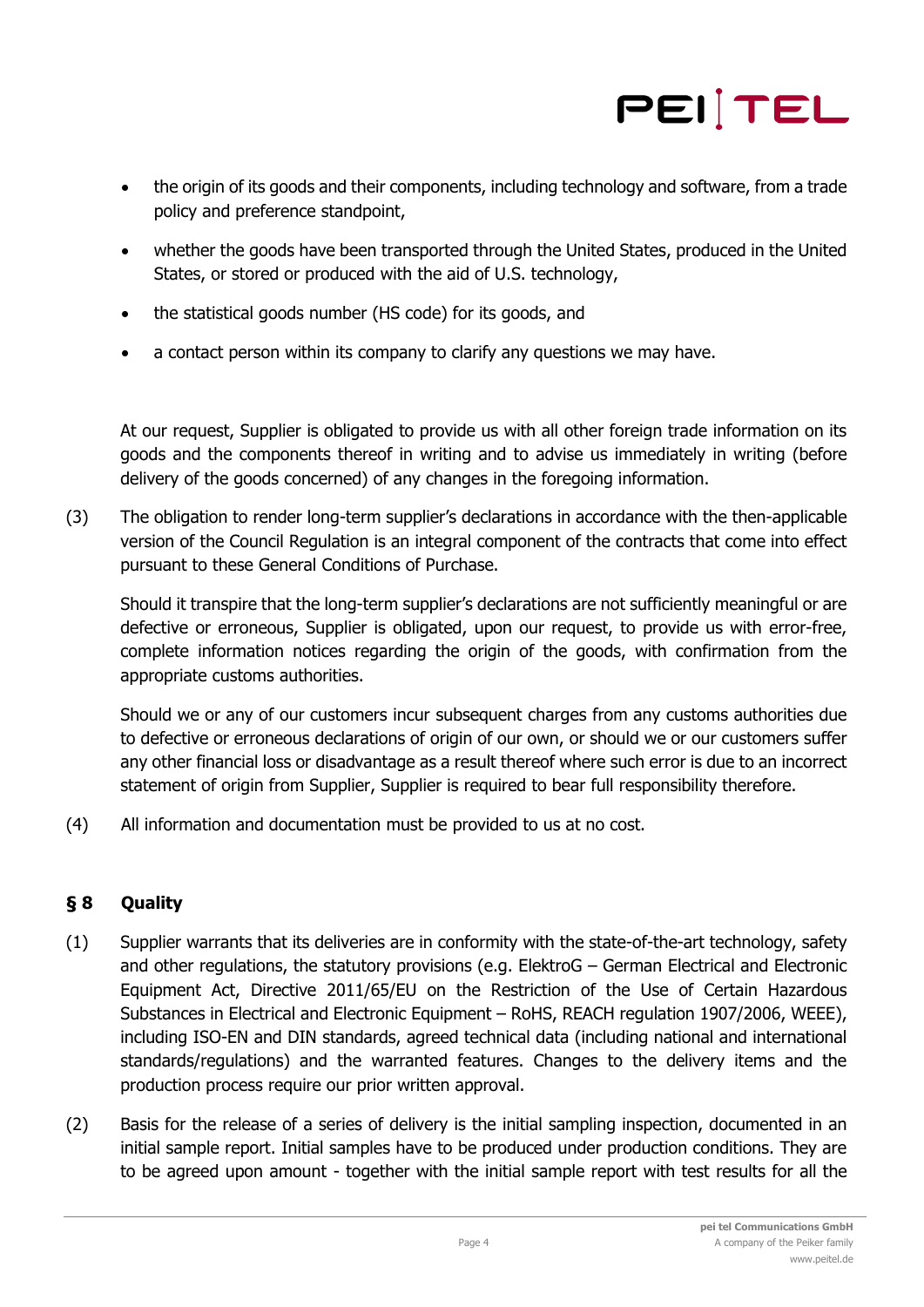

agreed quality criteria - specifically marked to be delivered. We are entitled to demand also a process and machine capability verification.

After approval, we will release the series delivery, in written form. Deviations from the initial samples of the product in design and features are regarded as lack of product.

In these cases, the contractor (supplier) has to submit initial samples unrequested:

- Product modification
- Modification of the raw materials
- Change of suppliers
- Change of design
- New or modified tooling (revisions / re-manufacturing / repair)
- Change in the manufacturing process
- Change on manufacturing site
- Interruption of 12 months, after last delivery
- After suspension of delivery

The product, the processed material, the suppliers, the construction, the manufacturing process or the production location may be not changed without our prior consent. We have to confirm our consent, if the first sample is free of defects and it's not to be feared that the procedure has a negative impact on the quality of the products. Regardless of this, the supplier has to review the quality of the delivery items.

(3) We reserve the right to enter into additional quality assurance agreements (QAAs) with suppliers. In such a case the QAA shall be an integral part of this contract.

Failure to comply with the agreed quality, we are entitled to set a reasonable time for repair and after the deadline expires without the contract and / or claim damages. The contractor (supplier) guarantees that the produced mass-produced object of delivery has to have the quality of the initial sample. The contractor (supplier) is not entitled to make unauthorized changes that may impact on the quality.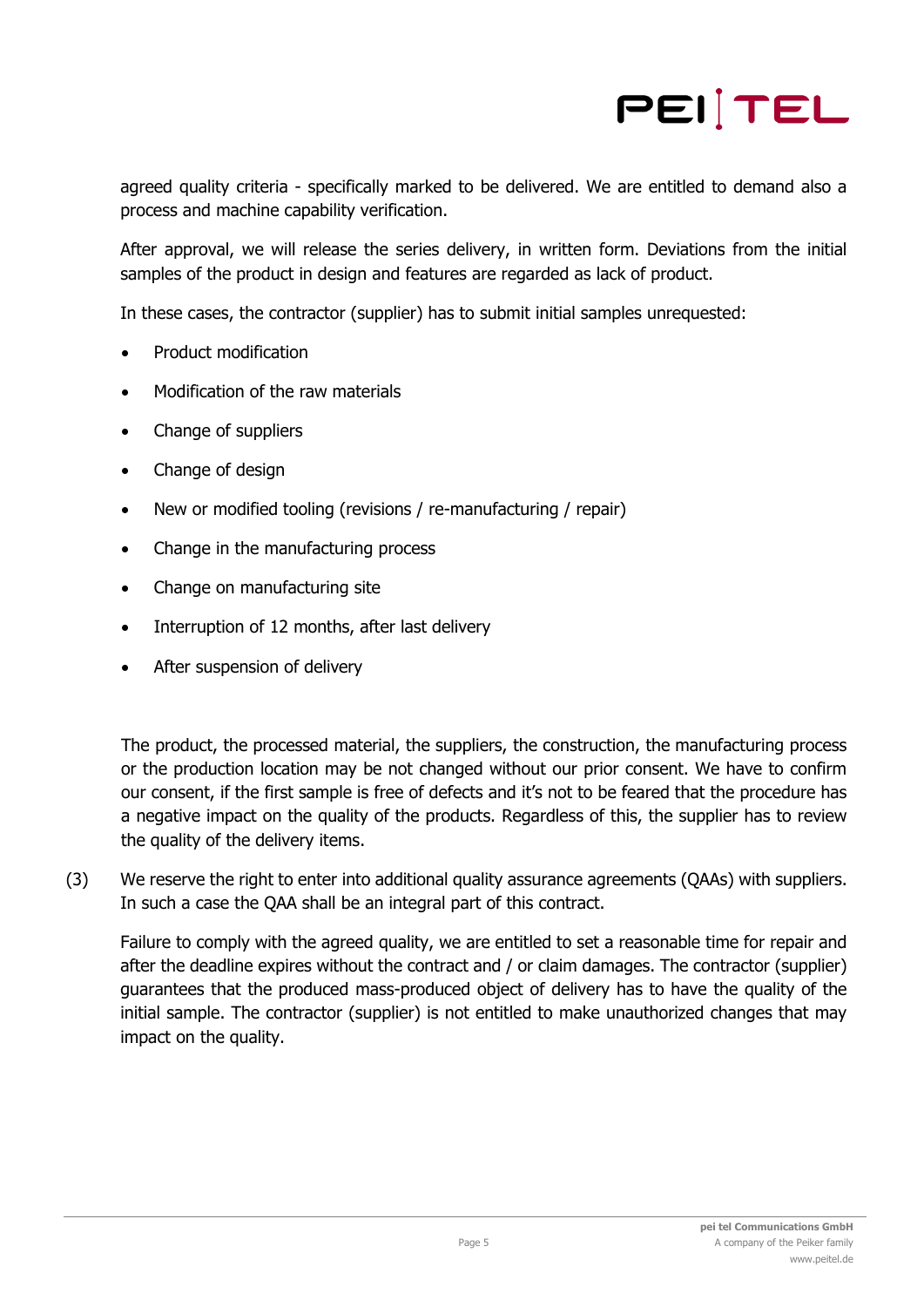

## **§ 9 Inspection for Defects – Liability for Defects**

- (1) We shall be obligated to examine the goods upon receipt only if and insofar as obvious defects such as transportation damage, quantity deviations, discrepancies between the goods and the orders and/or accompanying documents are identified and/or emerge openly during the spot checks we conduct for quality control purposes. In all other cases, we will complain of defects immediately as soon as they are identified in accordance with the circumstances involved in the ordinary course of business. In that regard, Supplier waives the right to object that a complaint was submitted late.
- (2) We shall be entitled to the full statutory claims for defects; in every case, we shall be entitled to optionally demand from Supplier to either remedy the defect or deliver a new article. We explicitly reserve the right to claim damages, particularly to claim damages in lieu of performance. Costs incurred for the purposes of inspecting and effecting a cure, including the costs of installation and removal, travel, labor, materials, and transportation, shall be borne by Supplier. We shall be liable for these costs only if we have recognized that there is no defect or have not recognized that there is no defect due to gross negligence.
- (3) We shall be entitled to remedy the defects on our own at Supplier's cost if there is imminent danger or in cases of special urgency.
- (4) The statute of limitation shall be 36 months, counted as from the date of the passing of risk.

### **§ 10 Product Liability – Indemnification – Liability Insurance Coverage**

- (1) Where Supplier is responsible for product damage, it shall be obligated to indemnify us upon first request against any third-party damage claims insofar as the cause of damage lies within its scope of authority and organization and Supplier itself is liable with regard to its relationship to third parties.
- (2) Within the scope of its liability for damages as defined by Para. (1), Supplier shall also be obligated to reimburse any expenditure – in accordance with §§ 683, 670 BGB (Civil Code) as well as in accordance with §§ 830, 840, 426 BGB – resulting from measures for the mitigation of damage (e.g. product recall campaigns) conducted by us or third parties. We shall immediately inform Supplier of the content and scope of such measures to be performed – to the extent that this is possible and reasonable – and shall give Supplier the opportunity to make a statement. Nothing herein shall affect any other statutory claims.
- (3) Supplier agrees to maintain a product liability insurance policy with lump-sum coverage of  $\epsilon$  5 million per case of personal injury/property damage; nothing herein shall affect any further damage claims to which we may be entitled.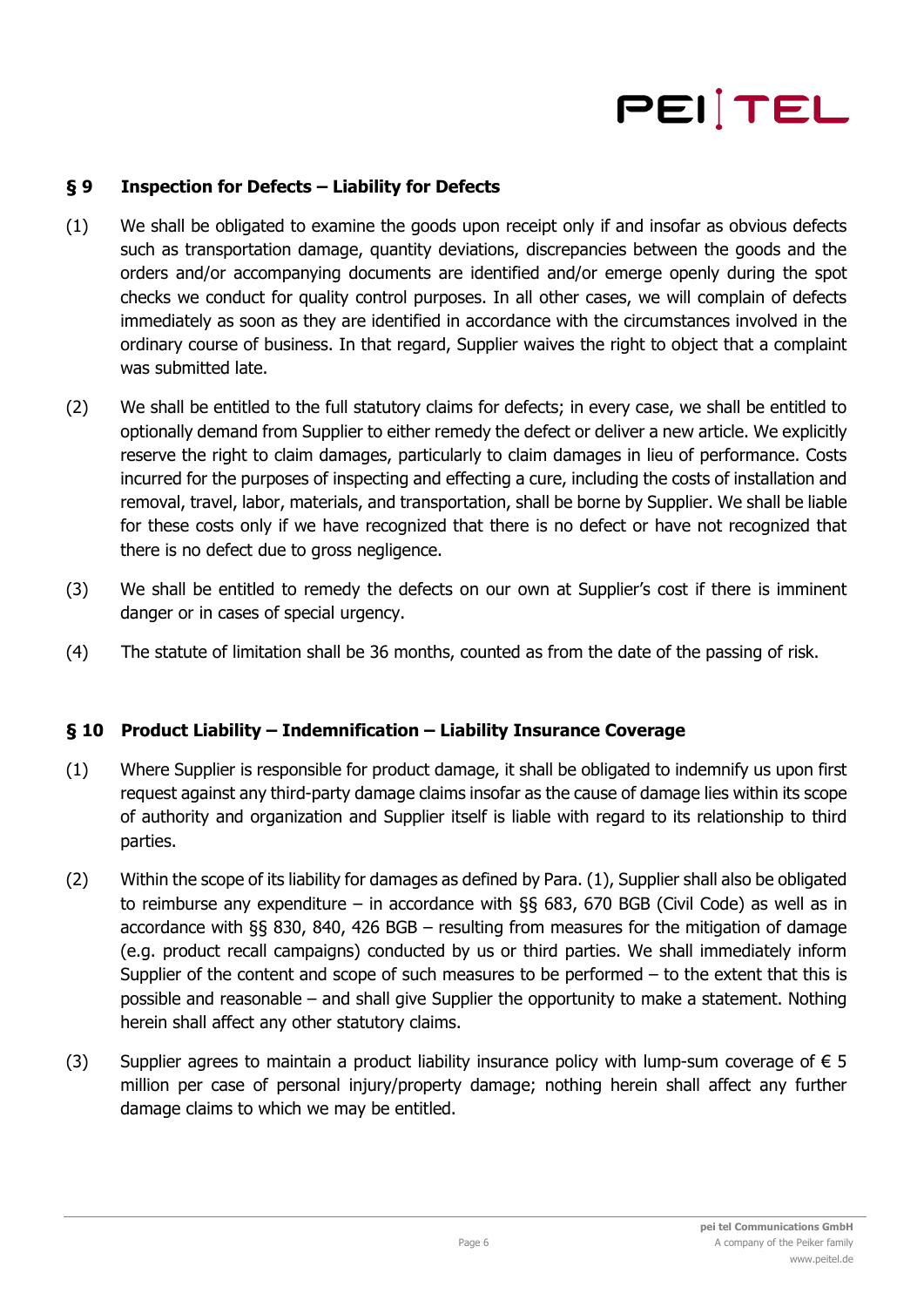# PEITEL

# **§ 11 Industrial Property Rights**

- (1) Supplier shall be responsible for ensuring that no third-party rights will be infringed in connection with its delivery.
- (2) If a third party lodges claims in this respect against us, Supplier shall be obligated to indemnify us against these claims upon the first written request; we shall not be entitled to enter into any agreements whatsoever with the third party without Supplier's consent, especially to conclude a settlement.
- (3) Supplier's indemnification duty shall relate to any expenditure which we necessarily incur due to or in connection with the assertion of claims by a third party.
- (4) The statute of limitation shall be ten years, beginning with the conclusion of the respective contract.

# **§ 12 Reservation of Ownership – Provision of Parts – Tools**

- (1) As far as we provide parts to Supplier, we shall reserve ownership thereof. Processing or modifications by Supplier shall be carried out on our behalf. If our provisional goods are processed with other articles which are not our property, we shall acquire co-ownership in the new item at the ratio of the value of our item (purchase price plus value-added tax) to the other processed articles at the time of processing.
- (2) If the item provided by us is inseparably mixed with other articles which do not belong to us, we shall acquire co-ownership in the new item at the ratio of the value of the provisional item (purchase price plus value-added tax) to the other mixed articles at the time of mixing. If mixing is done in such a manner that Supplier's item is to be considered the main item, it shall be agreed that Supplier assigns proportional co-ownership to us; Supplier shall safeguard our sole or shared property on our behalf.
- (3) We reserve the right of ownership for all tools; Supplier shall be obligated to use the tools exclusively for the manufacture of goods ordered by us. Supplier shall be obligated to insure the tools belonging to us at their replacement value against damage or loss due to fire, water, and theft at its own expense. At the same time, Supplier hereby assigns to us, already at this time, any and all damage claims under such insurance; we herewith accept the assignment. Supplier shall be obligated to perform any required maintenance and inspection work on our tools, as well as any preventive maintenance work and repair work in due time and at its own expense. Supplier shall report any technical failures to us immediately; if it culpably fails to do so, any damage claims shall remain unaffected.
- (4) Where the security rights to which we are entitled in accordance with Para. (1) and/or Para. (2) exceed the purchase price of all our as yet unpaid provisional goods by more than 10%, we shall be obligated to release the security rights at our discretion upon Supplier's request.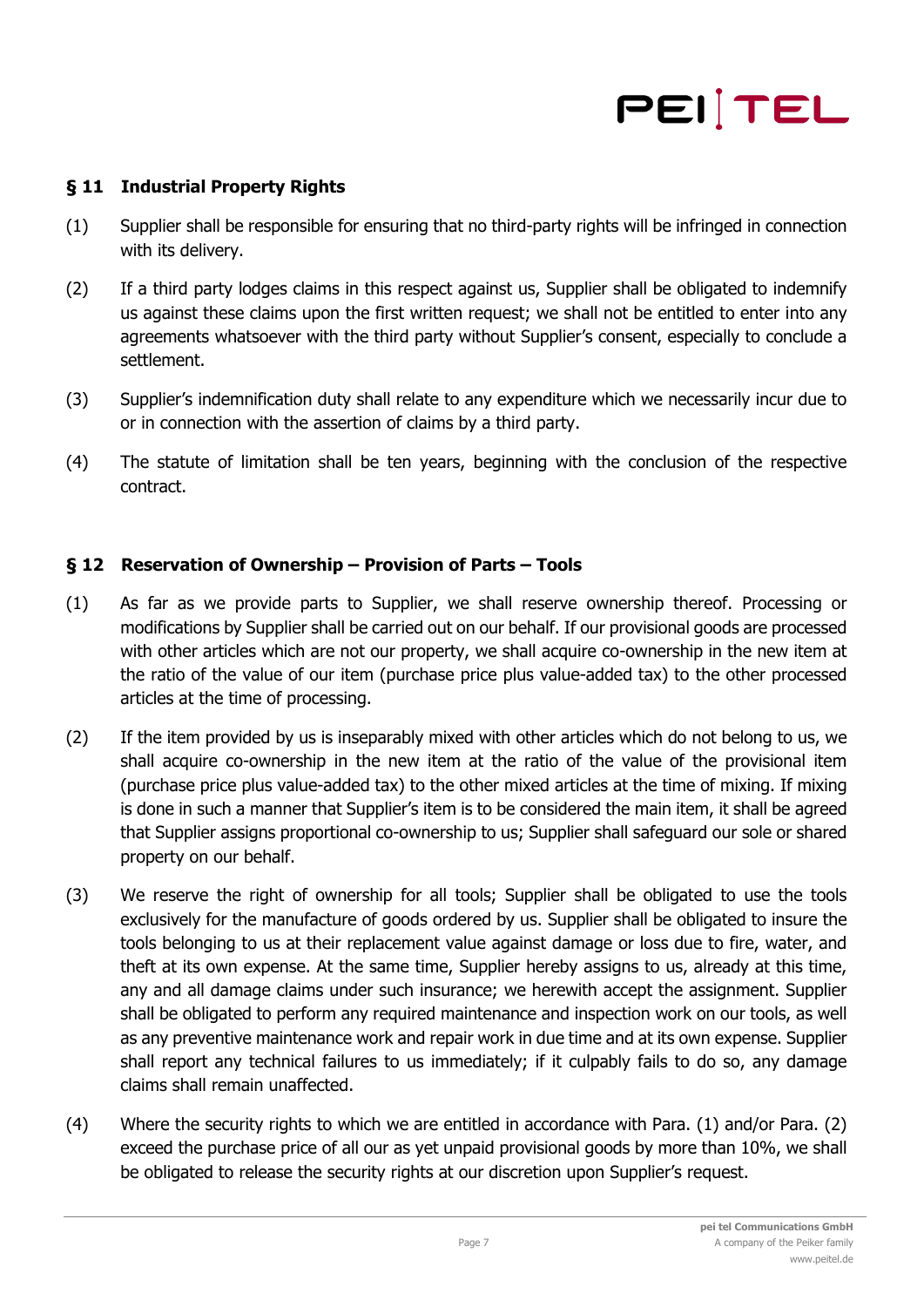

# **§ 13 Secrecy**

(1) The contracting parties undertake to treat all non-public and technical details of which they gain knowledge through their business relationship as trade secrets.

This includes illustrations, calculations, drawings, models, molding tools, samples, data sheets, software and other similar items; these must not be disclosed or provided to others except within the scope of the contractually stipulated purposes. The duplication of such items shall only be admissible within the scope of business requirements and the provisions of applicable copyright law.

- (2) Employees and subcontractors shall be bound to this duty of secrecy accordingly.
- (3) The contracting parties shall be allowed to use their business relationship for advertising purposes only with prior written consent.

## **§ 14 Social Responsibility – Environmental Protection**

(1) Supplier undertakes to comply with the applicable legal provisions regarding its relations with employees, environmental protection, and occupational safety and health and to work toward reducing adverse effects on people and the environment in its activities and manufacturing operations. To this end, Supplier shall, within the scope possible for it, establish and further develop a management system that meets the requirements of ISO 14001. Furthermore, Supplier shall observe the principles of the United Nations Global Compact, which primarily involve protecting international human rights, the right to collective bargaining, abolition of forced labor and child labor, elimination of discrimination in employment and occupation, environmental responsibility, and prevention of corruption.

### **§ 15 General Provisions**

- (1) If either contracting party discontinues payment or if a petition for institution of insolvency proceedings with regard to that party's assets or a petition for out-of-court composition proceedings is filed, the other contracting party is entitled to rescind the portion of the contract that has not yet been fulfilled.
- (2) The place of jurisdiction for any disputes directly or indirectly arising from the present contractual relationship shall be the court of jurisdiction for our firm's registered place of business, unless otherwise agreed or other mandatory statutory provisions prevail. However, we are also entitled to bring action against Supplier at the place of its general jurisdiction.
- (3) The contractual relations between the parties shall be governed and construed by the laws of the Federal Republic of Germany, to the exclusion of the United Nations Convention on Contracts for